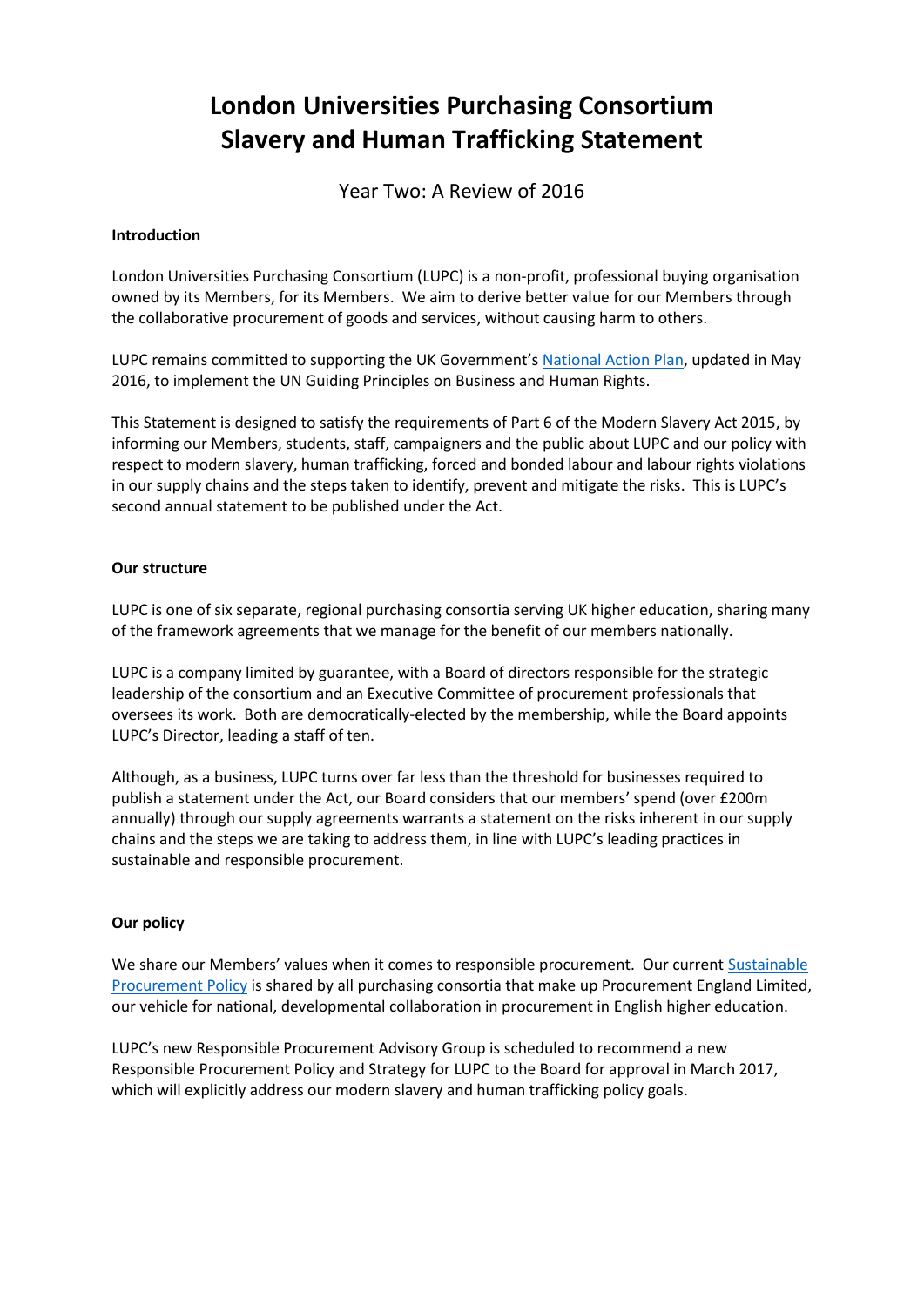## **Our spend categories and those that present risks of human rights abuses**

LUPC's supply chains mainly fall under five 'super-categories', which are:

- Laboratory Consumables and Equipment
- Library Resources
- Professional Services
- ICT Equipment and Services
- Estates Goods and Services

The principal spend categories that we believe carry higher risks to human rights are office supplies, laboratory consumables and equipment, ICT equipment and some estates services, such as cleaning and security services.

#### **Our due diligence processes and their effectiveness**

In our [first statement,](http://static.uk-plc.net/library/london-universities-purchasing-consortium/documents/lupc-slavery-and-human-trafficking-statement-2015-a.pdf) we identified the main categories of goods and services that present higher risk of human rights abuses. During 2016, we have advanced our knowledge and understanding of these risks and we are now progressively implementing strategies to address them.

In some cases, such as cleaning and security services, we are developing new approaches in collaboration with our suppliers to protect workers from human rights abuses. Across all our higherrisk spend categories, our intention is to codify and communicate for wider benefit those due diligence processes that we find to be the most successful.

#### *Office supplies and laboratory consumables*

LUPC leads in the procurement of office supplies for UK higher education institutions and other Members. A wide range of products are supplied, many of which are sourced by our distributors from producers in low-cost countries where modern forms of slavery are prevalent. The UK agreement for laboratory consumables is led by our sister consortium, Southern Universities Purchasing Consortium (SUPC).

Most of our suppliers in these higher-risk categories have committed to the [Base Code](http://www.ethicaltrade.org/sites/default/files/resources/ETI%20Base%20Code%2C%20English.pdf) of the [Ethical](http://www.ethicaltrade.org/)  [Trading Initiative](http://www.ethicaltrade.org/) (ETI), which is founded on the conventions of the International Labour Organisation (ILO) and is an internationally recognised code of labour practice, requiring that:

- Employment is freely chosen;
- Freedom of association and the right to collective bargaining are respected;
- Working conditions are safe and hygienic;
- Child labour shall not be used;
- Living wages are paid;
- Working hours are not excessive;
- No discrimination is practised;
- Regular employment is provided; and
- No harsh or inhumane treatment is allowed.

Following the publication of the British Medical Association's report *[In Good Hands](https://www.bma.org.uk/collective-voice/influence/international-work/fair-medical-trade/medical-gloves-report)*, we have worked with our laboratory consumables suppliers to identify sources of laboratory gloves in the BMA report that were the subject of factory audits and media reports. LUPC's intention is to establish whether alleged human rights abuses have yet been resolved by the suppliers and to advise our Members accordingly.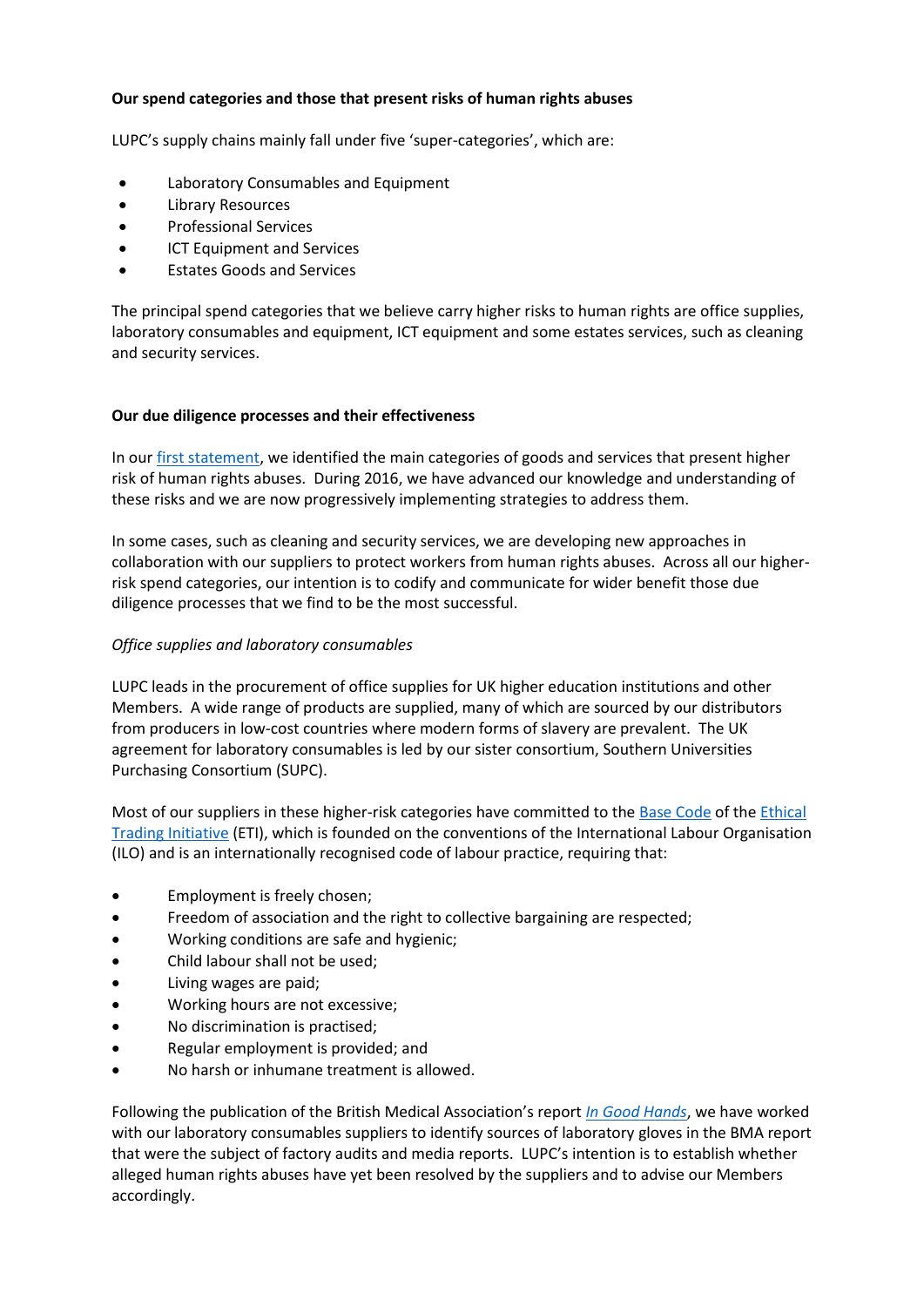## *Laboratory Equipment*

LUPC manages one of the leading framework Agreements for the supply of laboratory equipment for UK higher education and research institutions. A wide range of equipment is supplied, spanning 76 different equipment types, over 6,500 models and 1,300 accessories, all supplied to us by re-sellers rather than manufacturers. Last year's national spend through this agreement exceeded £30m.

Although most manufacturers are assembling this equipment in traditionally lower risk countries, many of the components and raw materials are processed in higher risk countries where modern forms of slavery are prevalent. Most of our suppliers on this framework agreement have now committed to the ETI Base Code, while high-impact equipment lines are being identified with a view to mapping their supply chains as a prelude to developing a due diligence process in partnership with the manufacturers. A dialogue with the market-leading manufacturers has been commenced.

# *ICT Equipment*

LUPC leads in the procurement of desktop and notebook personal computers for UK higher education institutions and other Members. We also play an active part in the management of supply agreements led by our sister consortia for Apple products, servers, storage and other ICT equipment.

In 2014, LUPC became a founding member of **Electronics Watch**, an independent monitoring organisation working to achieve respect for labour rights in the global electronics industry through socially responsible public purchasing in Europe. With Electronics Watch, LUPC is seeking to work with suppliers of ICT equipment to commit to new monitoring regimes where corporate codes of conduct and social auditing policies and practices are failing in their transparency and effectiveness. Previously, there was no comprehensive, credible and independent monitoring system for the electronics industry that involves workers and local civil society organisations.

During 2016, LUPC successfully secured the inclusion of supplier due diligence and monitoring clauses in new supply agreements for Apple products and for server and storage solutions. With Electronics Watch and through engagement with our suppliers, LUPC took an active part in changing the working conditions of a group of students who had their freedom to choose their employment restricted in an electronics factory in China. In 2017, we will include supplier due diligence and monitoring clauses in the next iteration of the National Desktop and Notebook Agreement, to be tendered in 2017. This will allow us to have contractual rights to enter into dialogue with suppliers on those issues and collaborate with them to establish due diligence and mitigation strategies to address human rights risks.

We also awarded our first, national HE supply agreement for ethically-sourced smartphones during 2016.

#### *Cleaning and Security Services*

LUPC offers a supply agreement for cleaning and security services to our Members in London and south-east England. These are recognised as spend categories where operatives are traditionally among the lower paid and LUPC perceives a higher level of risk to workers in these supply chains.

In October 2016, LUPC awarded new supply agreements for cleaning and security services that include new clauses requiring our suppliers to demonstrate their ongoing commitment to ensuring that they take steps on our behalf to guard against modern slavery, human trafficking, forced and bonded labour and labour rights violations in their supply chains, throughout the term of the agreement. This involves identifying and reporting the risks of human rights abuses and jointly implementing action plans to address them. Preparation for the launch of the agreement in October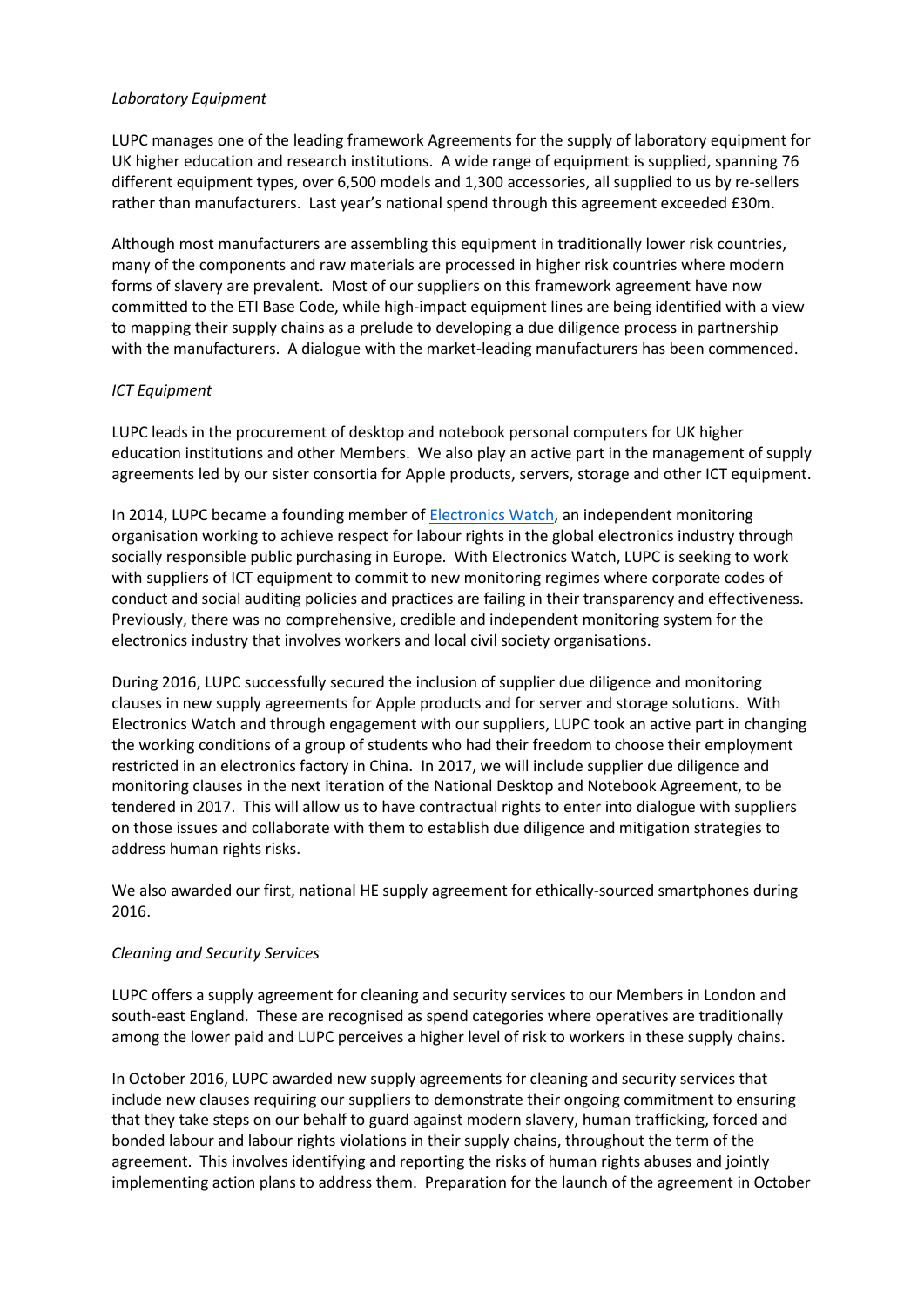included a briefing for suppliers on the risks of modern slavery and human trafficking by the Gangmasters Licensing Authority.

#### **Our training, capacity building and contribution to wider policy development**

In March 2016, all of LUPC's procurement professionals took and passed the Chartered Institute of Procurement & Supply (CIPS) on-line training module on ethical procurement and supply. In June, our annual conference, staged in partnership with SUPC, included a session for our Members on the Modern Slavery Act. This led to the development of a one-day training course for procurement professionals and other managers in higher education, delivered by the BHRE for the Higher Education Procurement Association (HEPA).

The UK Parliament's Joint Committee on Human Rights is currently conducting an [inquiry on human](http://www.parliament.uk/business/committees/committees-a-z/joint-select/human-rights-committee/inquiries/parliament-2015/inquiry/)  [rights and business.](http://www.parliament.uk/business/committees/committees-a-z/joint-select/human-rights-committee/inquiries/parliament-2015/inquiry/) LUPC submitted its written evidence in August, welcoming the UK Government's updated National Action Plan, through which it has re-iterated the expectation that UK plc should be undertaking human rights due diligence. In LUPC's view, the Government should also use its leverage with businesses to scale up the practice of human rights due diligence by employing public procurement as a powerful instrument of social change. Accordingly, LUPC made five recommendations that, if implemented, would enable the UK Government to fulfil its obligations under Principle 6 of the UN Guiding Principles on Business and Human Rights.

In September and October, LUPC's Director led a series of external sessions on ethical procurement, aimed at promulgating the message about risks to human rights in public supply chains. These took place at the HE Show at Olympia and at conferences and other events hosted by HEPA, Uniac, CIPS, the East of England Local Government Association and the Chartered Institute of Public Financial Accounting. He also led a similar session for the Board of Procurement England Limited.

During the year, LUPC strengthened its partnership with academics at the [Business, Human Rights](http://www.bhre.org/) [and the Environment Research Group \(BHRE\)](http://www.bhre.org/) in the School of Law at the University of Greenwich, led by Dr Olga Martin-Ortega, who was elected to the LUPC Board in 2015.

In November, LUPC held the inaugural meeting of its Responsible Procurement Advisory Group, comprised of procurement and sustainability managers and students. It will meet each quarter with the aim of recommending responsible procurement policy and strategy and to determine our responsible procurement priorities moving forward.

LUPC is a member of th[e International Learning Lab on Public Procurement and Human Rights](http://www.hrprocurementlab.org/) and its Director serves on the Steering Committee of the Lab as representative for the public sector. In November, LUPC and the BHRE together helped organise the Lab's second annual workshop in Geneva, along with the International Corporate Accountability Roundtable, the Danish Institute for Human Rights, the Harrison Institute at Georgetown University Law Center and the Public Procurement Research Group at the University of Nottingham School of Law. The workshop brought together civil society, NGOs, academics and public procurement practitioners from around the world to share experience and develop good practice.

In December, LUPC, BHRE and Electronics Watch jointly organised the third [Socially Responsible](http://www.bhre.org/upcoming-events/2016/6/15/modern-slavery-human-trafficking-and-human-rights-risks-in-the-global-supply-chain-roles-and-responsibilities-of-public-buyers)  [Public Procurement Symposium at Greenwich](http://www.bhre.org/upcoming-events/2016/6/15/modern-slavery-human-trafficking-and-human-rights-risks-in-the-global-supply-chain-roles-and-responsibilities-of-public-buyers) which focused on "Modern Slavery, Human Trafficking and Human Rights Risks in Global Supply Chains: Roles and Responsibilities of Public Buyers", further enhancing its leadership position among public sector buyers in awareness and proactive responsiveness to the human rights challenges present in public supply chains.